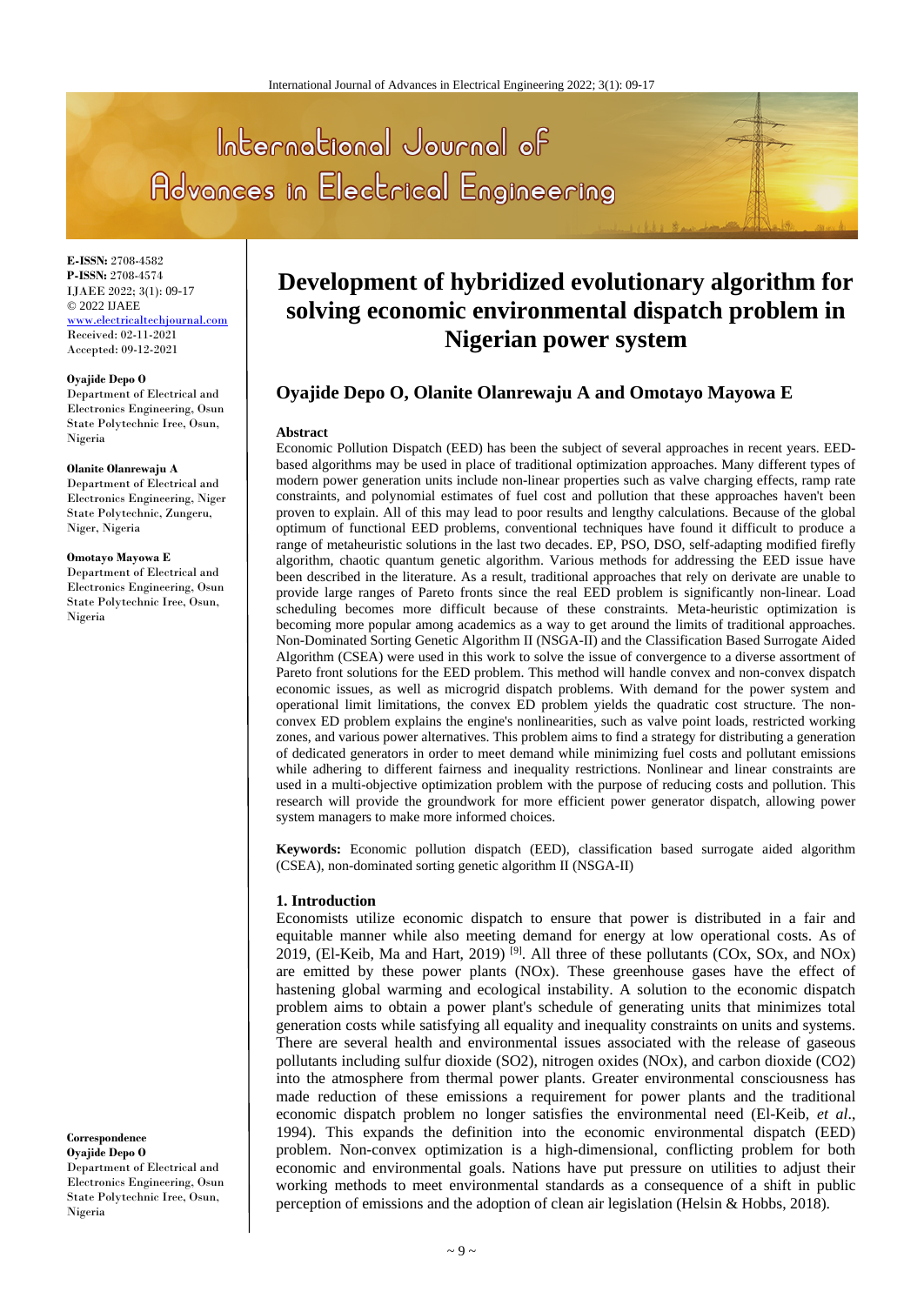Economic shipping is a power usage issue for any participating producing plant, with the goal of minimizing total operating costs while meeting the requirements. Without regard for emission restrictions, economic transportation reduces the total cost of fuel. Pollution shipping reduces emissions without taking into account economic factors. Modern power networks have a number of problems, one of which is economic dispatch (ED). ED enables all dedicated generating units to be scheduled to meet the requirements for charge at the lowest possible operating cost while addressing various physical and organizational constraints (Granelli, Montagna, Pasini, & Moranino, 2017) <sup>[11]</sup>. Many studies have been conducted using traditional methods such as lambda repetition, grade process (Farag, Al-Baiyat, & Cheng, 2015)<sup>[10]</sup>, branch and bound method (Huang & Huang, 2017)<sup>[13]</sup>, and quadrant programming to solve ED problems (Muslu, 2015)<sup>[17]</sup>. (Sinha, Chakraborty, & Chattopadhyay, 2017)<sup>[22]</sup>, both Economic and Environmental objective are diametrically opposed, and both must be considered in order to achieve overall optimal transportation, since businesses need suitable and safe energy at the lowest feasible cost and with the least amount of pollution.

The incremental cost curves for generating units are monotonously rising and partially linear in these typical conventional methods, with nonlinear features in functional systems such as restricted operating regions, different fuel choices, and ramp-rate limitations, etc (Jiang, Yan, & Hu,  $2018)$ <sup>[16]</sup>.

For this reason, standard approaches are ineffective in dealing with ED concerns since the ED problem is not a convex optimization problem. A dimensional curve has been encountered in DP (Gaing, 2015)<sup>[12]</sup>, which has relieved this limitation. Due to the difficulty of perfecting these procedures, they should be enhanced locally. The ED issue has recently been solved by a number of evolutionary and swarm-based meta-heuristic approaches that resolve these inadequacies. Replication, selection, recombination and mutation are all part of the natural selection and biological development of evolutionary algorithms. (Balamurugan & Subramanian, 2018) [7] , real-coding GA (RCGA) (Niknam, Azizipanah-Abarghooee, & Roosta, 2019) [18] , modified differential evolution (MDE) (Liao, 2018), PSO algae (DEPSO) (Arul, Ravi, & Velusami, 2013)  $^{[2]}$ , and improved quick-evolutions programming (IFEP) This method will handle convex and non-convex dispatch economic issues, as well as microgrid dispatch problems. With demand for the power system and operational limit limitations, the convex ED problem yields the quadratic cost structure. (Chen, 2002) <sup>[8]</sup>. The non-convex ED problem explains the engine's nonlinearities, such as valve point loads, restricted working zones, and various power alternatives.

Economic Pollution Dispatch (EED) has been the subject of several approaches in recent years. EED-based algorithms may be used in place of traditional optimization approaches (Alsumait, Qasem, Syskulski, & Al-Othman, 2010) [3] . Many different types of modern power generation units include non-linear properties such as valve charging effects, ramp rate constraints, and polynomial estimates of fuel cost and pollution that these approaches haven't been proven to explain. All of this may lead to poor results and lengthy calculations. Because of the global optimum of functional EED problems, conventional techniques have found it

difficult to produce a range of metaheuristic solutions in the last two decades. EP (Basu, 2006)<sup>[6]</sup>, PSO (Pandi & Panigrahi, 2018), DSO (Aghaei, Niknam, Azizipanah-Abarghooee, & Arroyo, 2013)<sup>[1]</sup>, self-adapting modified firefly algorithm (Pandit, Tripathi, Tapaswi, & Pandi, 2019)  $[19]$ , chaotic quantum genetic algorithm (Basu, 2019)<sup>[5]</sup>.

The economic dispatching (ED) issue addresses the challenge of allocating the output of one power system's producing units in order to minimize fuel costs and satisfy power balance and performance constraints. Because environmental safety is becoming more sensitive, reducing pollutant emissions is a priority in the ED crisis, and the resultant issue is known as the environmental/economic shipment or economic pollution dispatch (EED).

Various methods for addressing the EED issue have been described in the literature. As a result, traditional approaches that rely on derivate are unable to provide large ranges of Pareto fronts since the real EED problem is significantly non-linear. Load scheduling becomes more difficult because of these constraints. Meta-heuristic optimization is becoming more popular among academics as a way to get around the limits of traditional approaches. Non-Dominated Sorting Genetic Algorithm II (NSGA-II) and the Classification Based Surrogate Aided Algorithm (CSEA) were used in this work to solve the issue of convergence to a diverse assortment of Pareto front solutions for the EED problem.

#### **2. Literature review**

For a variety of real-world issues, multiple objective functions must be optimized at the same time. These responsibilities are often seen as incompatible because they pursue often diametrically opposed ends. Conflicting objective functions in multi-objective optimization allow for multiple optimal solutions rather than a single optimal one. There is no one solution that is better than any other when it comes to the objective functions, which is why many solutions are considered optimal. It is termed Pareto-optimal solutions when the best solution is found.

The Multiobjective optimization issue can be stated as follows mathematically:

$$
\text{Min } f\left(x\right) \tag{1}
$$

Subject to: 
$$
\begin{cases} g(x) = 0 \\ h(x) \le 0 \end{cases}
$$
 (2)

Fuel cost generators, line losses, etc. are good examples of objective functions that may be used in this way. etc., and  $g(x)$  is a compare constraint,  $h(x)$  is an injustice restriction, and x is a controlled variable, such as the actual power output generator, generator voltage, switchable reactive power, and transformer tap setting. The goal function is  $f(x)$ (Roy, 2013) [21] .

a. Total fuel cost: The overall fuel cost (in  $h$ ) can be represented by a quadratic function expressed as

$$
F(P_G) = \sum_{i=1}^{N} a_i P_{G_i}^2 + b_i P_{G_i} + c_i
$$
 (3)

where  $a_i, b_i$  and  $c_i$  are the fuel cost coefficients of the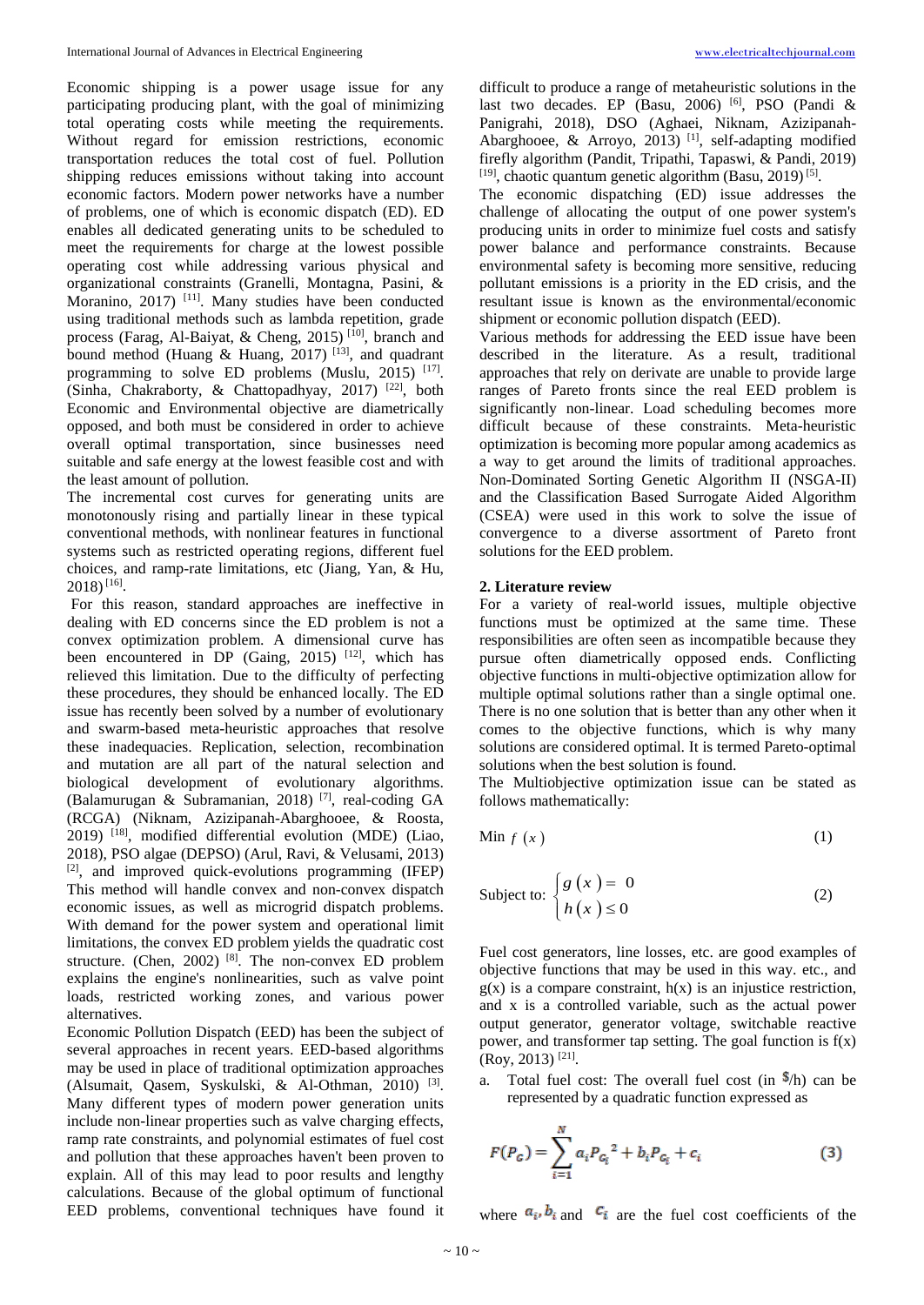$i^{th}$  generator.

b. Emission totals: The ton/hour ton total emission of pollutants into the atmosphere is stated mathematically as

$$
E(P_G) = \sum_{i=1}^{N} 10^{-2} (d_i P_{G_i}^2 + e_i P_{G_i} + f_i) + g_i \exp(h_i P_i)
$$
 (4)

The problem of MULTI objective optimization (MOPs) is extensively utilized in real life, for example, in electrical engineering, industrial planning, and robotics. More than two mathematically specified goals are being worked on at the same time in these situations, and they are often at odds (Hemamalini & Simon, 2018) [14] .

minimize 
$$
F(x) = (f_1(x), f_2(x), \dots, f_m(x))
$$
  
subject to  $x \in X$ , (5)

Here, the judgment variable x is a function of both m, the number of targets, and The region-dependent selection algorithm, the improved Pareto evolutionary algorithm (SPEA 2), the elitist non-dominated genetic sorting algorithm, and the multi-objective evolutionary algorithm based have all been suggested in recent decades. MOPs with two or three goals may be solved using these strategies (Huang & Huang, 2017)<sup>[13]</sup>. Multi-objective optimization problems, or MOEAs with more than three goals, significantly reduce the efficiency of MOEAs concentrating on dominance relations (MaOP).

Non-dominated solutions in a small community expand exponentially, making it impossible to discern between typical MOEAs and Pareto solutions as the number of targets rises. Many evolutionary multi-objective optimizer algorithms (NSGA-3), such as HyperE and KNIEA, have been created, although these are only a few examples (NSGA-III). There are tens of thousands of fitness assessments required for current MOEAs for MaOPs, according to (Jagat, Mousumi, & Deba, 2017)<sup>[15]</sup>.

The introduction of computationally cheap surrogates for approximating the costly fitness assessments is one technique to tackling optimization issues, particularly if function evaluations are computationally expensive. Polynomial response surface approach, radial basis function, Gaussian process model, artificial neural networks, and support vector machines are all examples of frequent surrogates (Pan, Cheng, Tian, & Wang, 2018)<sup>[20]</sup>. To speed up the evolution of multi-objective surrogate aided evolutionary algorithms (SAEAs), the surrogate may be utilized to approximate functions other than the objective function. In a general sense, existing SAEAs can be divided into two categories based on the surrogate's intended use. The fitness function is approximated using one or more surrogates in the first category. SMS-EGO. As a classifier in the second category, the surrogate determines if the potential solutions are excellent or poor, such as solutions that are dominated or not.

- Use of computationally efficient surrogates for approximating the costly fitness assessments reduces computationally expensive function evaluations.
- Other frequent surrogates include radial basis functions

and Gaussian process models as well as the artificial neural networks and support vector machines. (Pan and colleagues,  $2018$ <sup>[20]</sup>.

- To speed up the evolution of multi-objective surrogate aided evolutionary algorithms (SAEAs), the surrogate may be utilized to approximate functions other than the objective function.
- For example, Knowles' ParEGO (Knowles, 2006), SMS-EGO (Ponweiser *et al*., 2008), k-RVEA (Zhang, *et al*., 2010) and CSEA (Knowles, 2006) are examples (Linqiang et al., 2018)<sup>[20]</sup>.

It is for costly multi-objective optimization that CSEA, a classification-based surrogate-assisted evolutionary method, is used. Candidate solutions and a set of chosen reference solutions were taught to the CSEA surrogate. In order to anticipate the dominance connection between candidate solutions and reference solutions, CSEA (a neural network) is used. Optimization problems that are computationally intensive may be solved more quickly using this surrogateassisted approach, which also increases convergence rates.

In the surrogate-aided optimization model, a candidate solution's target function or fitness function is typically approximated by x. (Li & Pan, 2019):

$$
\hat{f}(x) = f^*(x) + \varepsilon(x) \tag{6}
$$

This is the real value of the goal or the solution's fitness value. f\* may be used to estimate an approximation of a surrogate model's estimated value, as well as its error function. Surgery optimization aims to reduce the time needed to solve time-consuming optimization issues by replacing cost-effective fitness assessments with computationally less costly alternatives. There has been an increase in the use of multi-objective SAEAs to resolve MOPs during the last several decades, according to studies. A few SAEAs were particularly created to handle the MaOPs, though. Liao, (2018) has suggested an evolutionary technique for costly many-objective optimization based on the Kriging replacement-assisted reference vectors.

The model management method in K-RVEA focuses on achieving a balance of diversity and convergence by incorporating insecurity knowledge into estimated goal values focused on the angel-based, penalized gap proposed by the first evolutionary algorithm (RVEA) based on reference vector. For costly multi-objective optimization, K-RVEA has been proven to be competitive with a number of advanced SAEAs (Liao, 2019). Apart from the objective function, the replacement may be used to estimate a variety of activities to aid development in multifunctional or multitarget SAEAs. Based on the surgeon's objective function, contemporary SAEAs may be classified into two categories. In the first division, a single or many replacements are used to approximate the fitness function. It's worth noting that the health characteristic in this category may be either an empirical or aggregating function or a success prediction. Instead of randomly selecting a weight vector from a pool of standardized weight vectors as is done in ParEGO, an aggregate function is generated by simulating one adding feature per generation using a single Kriging model. The hyper-volume function is approximated using a Kriging model in SMS-EGO, where an individual's fitness is defined as their contribution to the community's hyper-volume score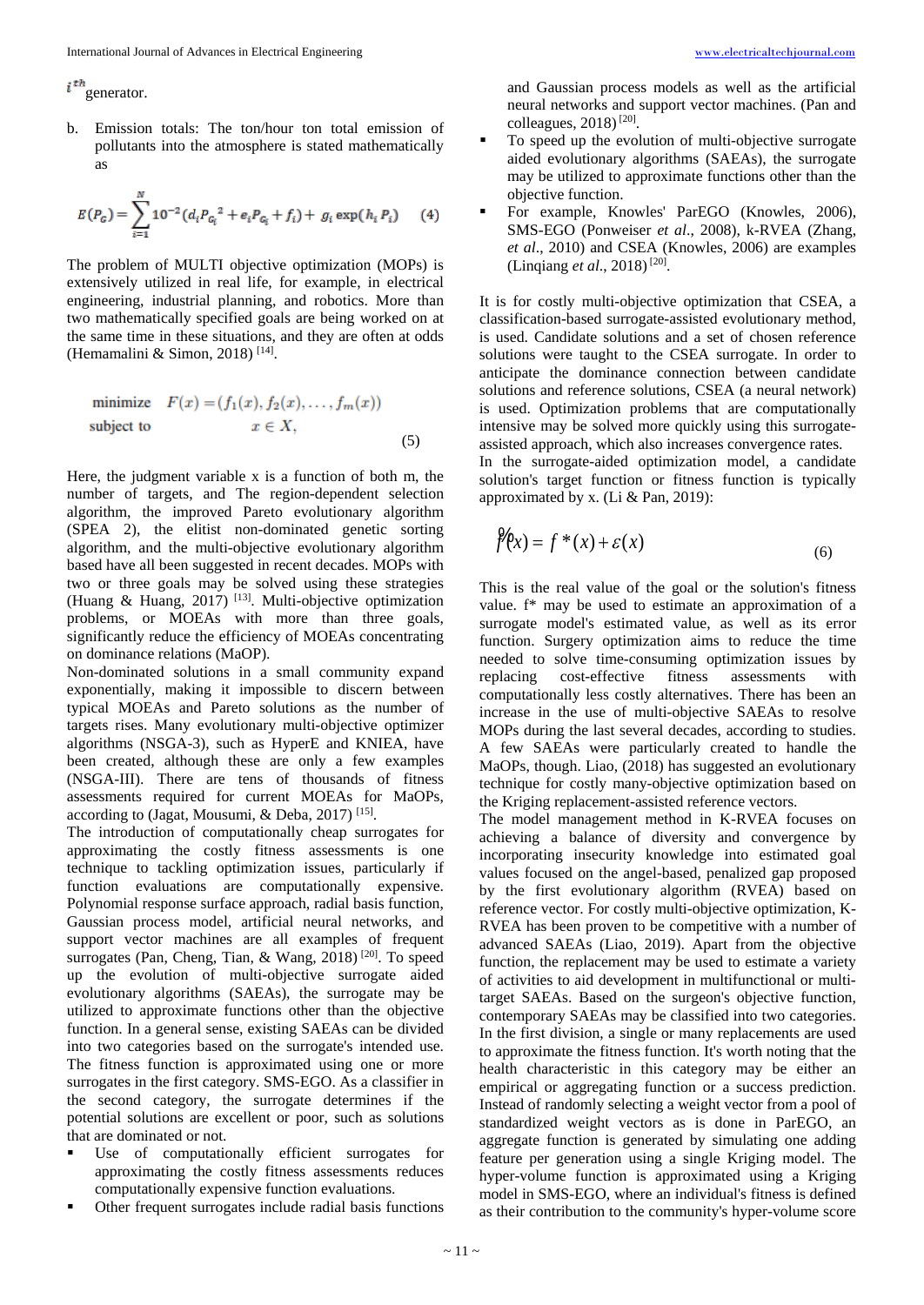(Lin & Chen, 2002)  $[8]$ . MOEA/D-EGO builds a single Kriging model for each objective feature of each sub-issue, whereas K-RVEA uses a separate replacement model to approximate m objective functions. It corresponds to the second category of SAEAs, which ranks candidates' solutions as good or bad, such as a dominant or nondominant answer The MOEA (CPS-MOEA) and MOEA based on decomposition/pre-selection (MOEA/DP) classifications, as well as Pareto dominance, have been used to classify objects in fewer studies to date. According to the non-dominated grouping, the CPS-MOEA community is split into two equal groups: a positive group and a negative group. An evolutionary approach for costly multi-objective optimization using a classification-based surrogate (Linquiang  $et$   $al$ . 2018)  $[20]$  In the multi-objective evolutionary method, the newly constructed descendant category is used as a classification and regression tree (or KNN) to forecast FE reduction, which has been found to be more efficient than regularity modeling (RM-MEdA).

There is a differential evolution (DE) approach known as the CRADE that is suggested for pricey single-objective optimization. Offspring solutions are rejected in accordance with the proxy designation, which is worse than their relative, during the gathering of environmental products in CRADE. A memetic algorithm was used to choose people to be refined in order to tackle optimization issues with a single degree of equality in this grouping (Lu, Zhou, Qin, Wang, & Zhang, 2018)<sup>[20]</sup>. Help vector machines were used to identify whether a solution was outside of the feasible zone and whether local refinement should be used in this technique. Help vector machines. The computation time was significantly reduced.

Hybridizing Evolutionary Algorithms is a typical method for addressing complex Optimization problems. Stochastic search was one of the early MultiObjective EAs for handling Economic Environmental Dispatch issues. For this, a hybrid of real-coded genetic algorithms and simulated annealing was used in the design. Local search methods were used to make sure the results returned were accurate. Premature convergence was a problem with this approach. Using the principles of Differential Evolution and Particle Swarm Optimization, a new hybrid Multiobjective Evolutionary algorithm was developed. Particle swarm optimization (global) and Differential Evolution (local) were used in this experiment (local). Using a combination of the two techniques, the approach may be better used and explored for use in Economic Environmental Dispatch problems. The Nondominated Sorting Genetic Algorithm II was enhanced with a convergence accelerator operator to handle the Economic Environmental Dispatch challenges. In their 2011 paper, Bhattacharya and Chattopadhyay A neural network-based approach is used in conjunction with a deterministic local improvement process to create this new convergence accelerator operator. In terms of effectiveness, the modified NSGA-II was superior than the original NSGA-II.

The problem of fossil-fuel greenhouse gas emissions from the combustion of fossil-fuel fuels during the generation of electricity is referred to as Environmental Dispatch (ED). The effect of fossil fuel combustion on electricity generation is the worst in large cities. Many people are concerned about the harmful effects of toxic gas leakage into the environment, which causes ecological imbalance and global warming. As a result, an effective solution to the issues is

required. In essence, EED aids in the evaluation of committed generating units in order to react to demand with the lowest possible operating costs and harmful gas emissions. Device limitations, such as power balance and lower and higher active power, apply to all of the aforementioned topics. EED is considered as a restricted multi-objective subject. Furthermore, the dilemma's goals are incompatible, making it tough and complex to solve the issue. Researchers have used a variety of techniques to tackle the issue, including target programming methods, multi-target differential evolution, and many more, in an effort to overcome the challenge. In contrast, the majority of approaches regard the problem as a single, objective issue and rely on presuppositions. In the meanwhile, assessing EED is a multi-target problem, yet computationally costly and time-consuming methods have been found. This is due to EED's difficulties as a multi-purpose optimization subject.

Power generating costs and emissions from thermal power plants are two objectives in this multi-objective optimization issue. The EED is a multi-target, limited problem of optimizing fuel and greenhouse gas emissions to satisfy numerous comparable and inequitable limits while reducing two conflicting goals for fuel consumption and thermal unit emissions. This problem of environmental/economic dispatch entails balancing the two opposing goals: fuel and emissions, as well as adhering to a number of constraints on fairness and inequity. The issue is mathematically stated as follows in general.

It is the goal of the economic environmental dispatch problem (EED) to reduce both fuel costs and emissions while fulfilling different power system equity and inequality restrictions. Mathematically, the issue may be represented as

min. 
$$
[F(P_G), E(P_G)]
$$
  
\ns.t.  $g_j(P_G) = 0, j = 1, 2, ..., J;$   
\n $h_k(P_G) \le 0, k = 1, 2, ..., K;$  (7)  
\n $P_{G_i}^{min} \le P_{G_i} \le P_{G_i}^{max}, i = 1, 2, ..., N.$ 

where  $F(P_c)$  and  $E(P_c)$  represent the fuel cost and emission cost functions,  $g_j$  are the equality constraints and  $h_k$  are the inequality constraints.  $P_{\mathcal{G}_{\bar{k}}}$  is the real power output of the  $i^{th}$  generator while  $P_c$  represents the vector of real power output of the generators and is defined as  $P_{G} = \left[P_{G_1}, P_{G_2}, \dots, P_{G_N}\right]^T$ . *N* is the number of generating units while  $\boldsymbol{J}$  and  $\boldsymbol{K}$  are the number of equality and inequality constraints respectively.

# **3. Methodology**

Non-dominated fronts are formed as a consequence of this strategy, which identifies non-dominant solutions in the community at each generation. A fitness assignment system and a sharing strategy would be used for non-dominated solutions in order to preserve the diversity of solutions obtained from each non-dominated front. GA activities such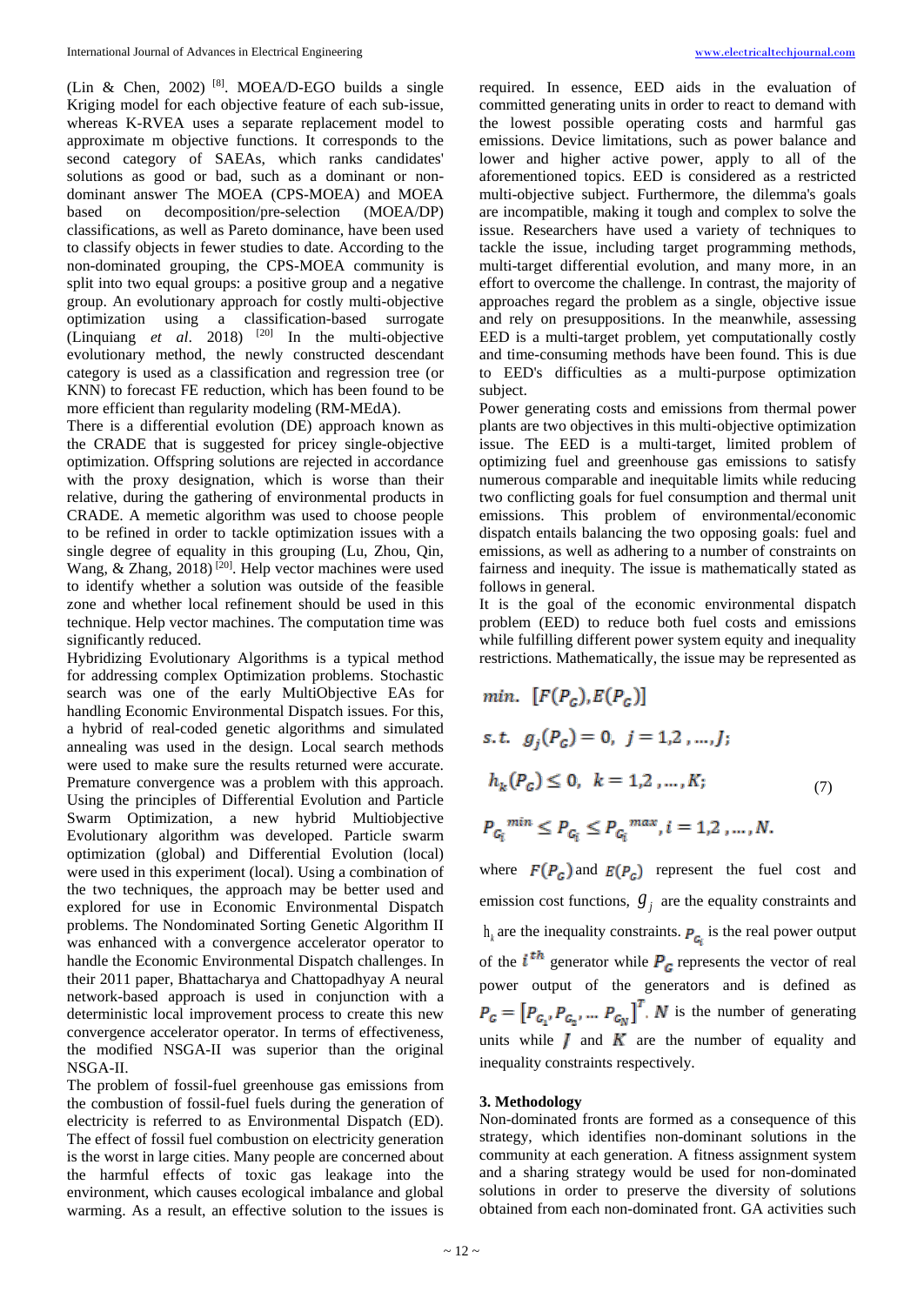as collection, replication, crossover, mutation, and elitism would then be applied to the population.

One of the most common elitist multi-objective optimization techniques is the Non-dominated Sorting Genetic Algorithm (NSGA-II). Fast non-dominated sorting is used to rank nondominated solutions into distinct fronts and crowded distance estimation is used to keep the solution set diverse. Using a packed comparison operator, the next generation of solutions may be selected. For both Pareto front convergence and solutions diversification, the NSGA-II is an effective method. Due of its effectiveness in addressing actual optimization problems, the crowded comparison operator frequently results in non-uniform convergence to the Pareto front.

- The major processes involved in the implementation are:
- a) Initialization
- b) Execution of NSGA-II

This NSGA-II is implemented using MATLAB 2019a language for the Economic Environmental problem on an AMD processor running at 2.33GHz with 1GB RAM. PLATEMO v3.2 was used for algorithms which is called in function to perform the optimization.





A dummy fitness value would be assigned to those in the community who aren't very important. The first nondominant front would be here. A sharing method may be utilized to guarantee variety if everyone is given the same attention when it comes to fitness. To build the second nondominated front, the majority of the country would be handled in the same manner as the non-dominated front. It is necessary to create a new front and assign it a lower dummy fitness value, and this process must be done until the whole population is divided into non-dominated fronts.

CSEA is a multi-objective optimization algorithm that is computationally intensive. A feed forward neural network classifier is trained using this method. Using this classifier, it is possible to discover solutions that are heavily influenced by their predecessors. Using this CSEA, solutions to multi-objective problems may be brought closer together faster while yet preserving their variety (Pan, 2018). Selecting reference solutions, building a surrogate model, and then evaluating actual function solutions are all

part of this process. The neural network component of CSEA is transformed from a feed forward neural network to a radial basis function neural network, which is quicker, to produce a good and efficient solution to the issue. Radial basis function neural network is trained utilizing choice variables and objective function values as inputs. In order to increase convergence and retain variety, a neural network is incorporated.

Because of its accessibility, structure, and practical experience in real-world applications, NSGA-II is an appealing Multiobjective optimization technique. Nonuniform convergence is an issue since comparisons are so dense. Multi-objective optimization using the CSEA-Classification based surrogate-assisted evolutionary method is also possible. The CSEA's surrogate learned the dominance connection between candidate solutions and a collection of chosen reference solutions. Uses an artificial neural network to forecast the dominance relationship between candidate solutions and those chosen. Reduced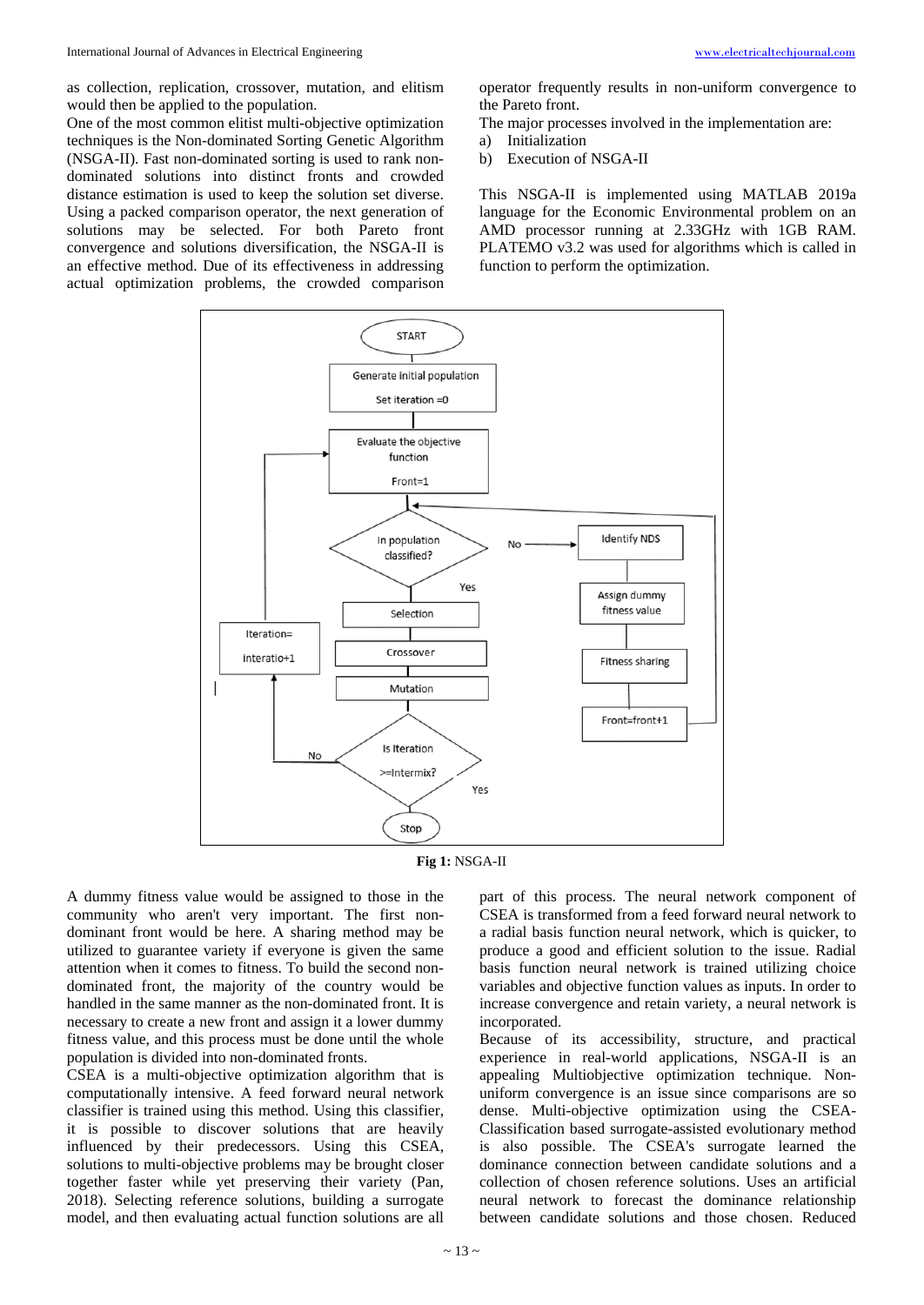computation time and improved convergence are the goals of this surrogate-assisted optimization approach.

# **CSEA Algorithm**

The key structure for the CSEA is described in the diagram

below and is given in Figure 2. The Figure indicates that CSEA includes a key loop that reflects the evolutionary mechanism with actual goals and a second loop in which alternatives with a classification replacement are chosen.



Fig 2: CSEA Framework (Linqiang et al., 2018)<sup>[20]</sup>.

## **Hybridization of CSEA and NSGA-II**

The primary purpose of surrogate aided optimization is to substitute costly exercise evaluations with computationally cheap surrogates, thus reducing computing time for solving expensive optimization problems. The CSEA has the ability to efficiently speed the integration of solutions on costly many goals optimization. Convergence is also strengthened by NSGA-II.

# **The below are the reasons for hybridization**

- 1. Increasing the speed of the evolutionary algorithm. i.e convergence pace
- 2. To increase the accuracy of the evolutionary algorithm's solutions
- 3. Including the evolutionary algorithm as a component of a broader scheme

An algorithm describes how the NSGA-II/CSEA hybrid algorithm works and what stages are involved in each phase. To create a set of nondominated solutions, gen/2, NSGA-II runs during the first generation, and the gen is the maximum number of generations on which the halting criteria relies. Other than that, NSGA-II solutions are improved using a modified version of CSEA. While combining these two methods improves convergence, there isn't much of a difference in terms of diversity.

As part of this study, an RBF/NSGA-II neural network surrogate (CSEA) is hybridized with the NSGA-II method. N p children and an elite subpopulation from it are

generated using the NSGA-II first utilizing the crossover operator (mutation), followed by the crowded comparison operator (convexity). As inputs and outputs for an artificial neural network (ANN), choice variables are used, and objective function values are used as a goal for assessment. To construct a new population, an inverse RBF neural network is formed and trained using the function values of the elite sub-population (in the decision variable space). It is therefore possible to integrate the results of NSGA-II and RBF and pick the best solutions of size N p, based on crowding distance. Algorithm 1 shows the RBF/NSGA-II algorithm's pseudo code.

# **4. Results and Discussion**

# **IEEE Test system**

Line diagram of IEEE 30-bus test system used to assess the efficiency of the hybrid NSGA-II/CSEA in tackling the EED issue is shown in Fig.1. A total of 283.4 MW is served by six thermal generators linked by 41 transmission lines. Data on the lines, the buses, the fuel cost coefficients, and the pollution coefficients were all sourced from the same database (Abido, 2006). To begin the NSGA-II algorithm, the population of N p=50 was established, and the generation number was 500. To account for genetic drift, we set the crossover probability to 0.90 and the mutation probability to 1/N, where N equals 6. The spread of the radial basis function was set at 1/N where N=6 for the hybrid NSGA-II/CSEA algorithm.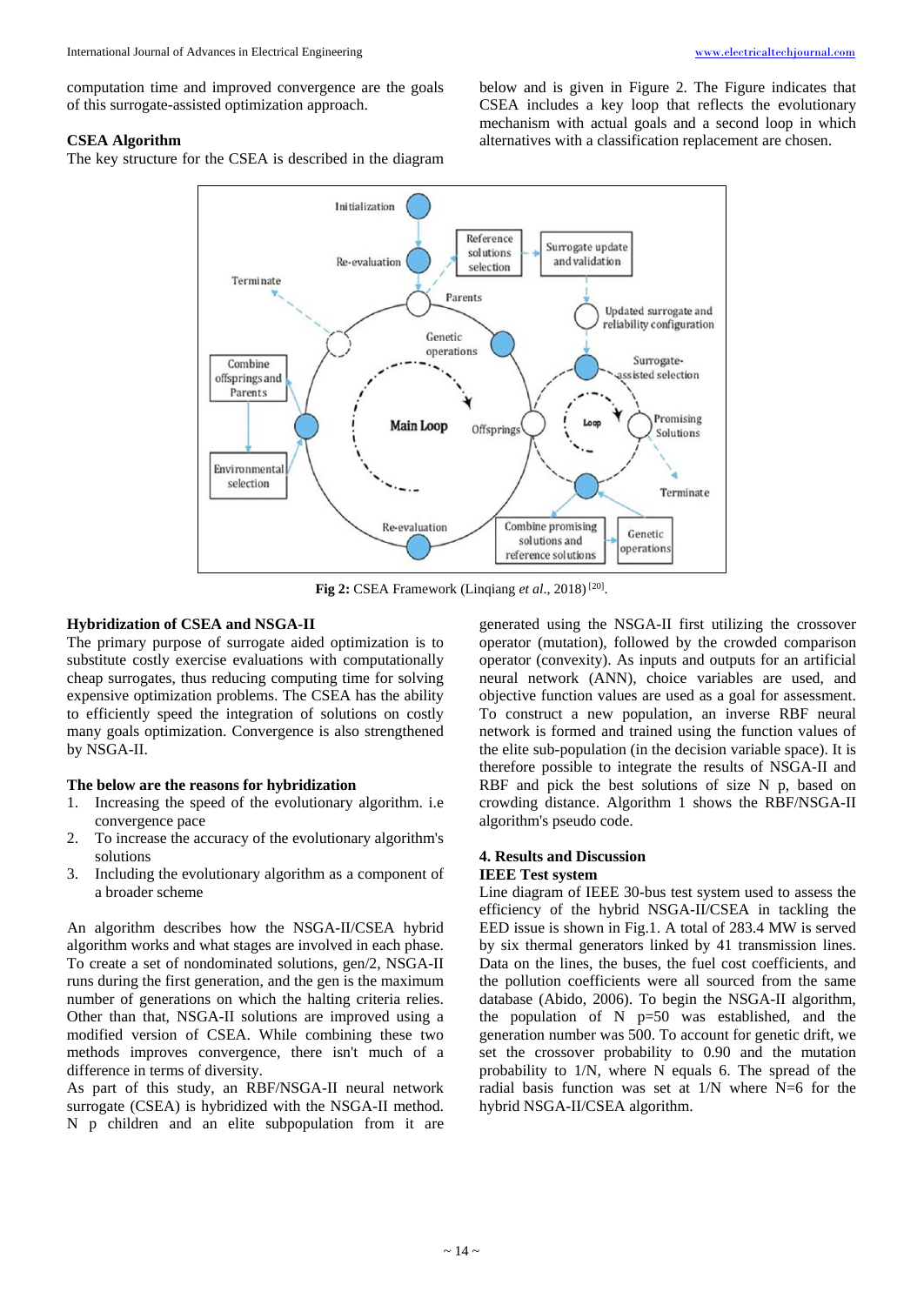

**Fig 3:** Pareto fronts of the hybrid



**Fig 4:** Pareto fronts of the standalone (NSGA-II)

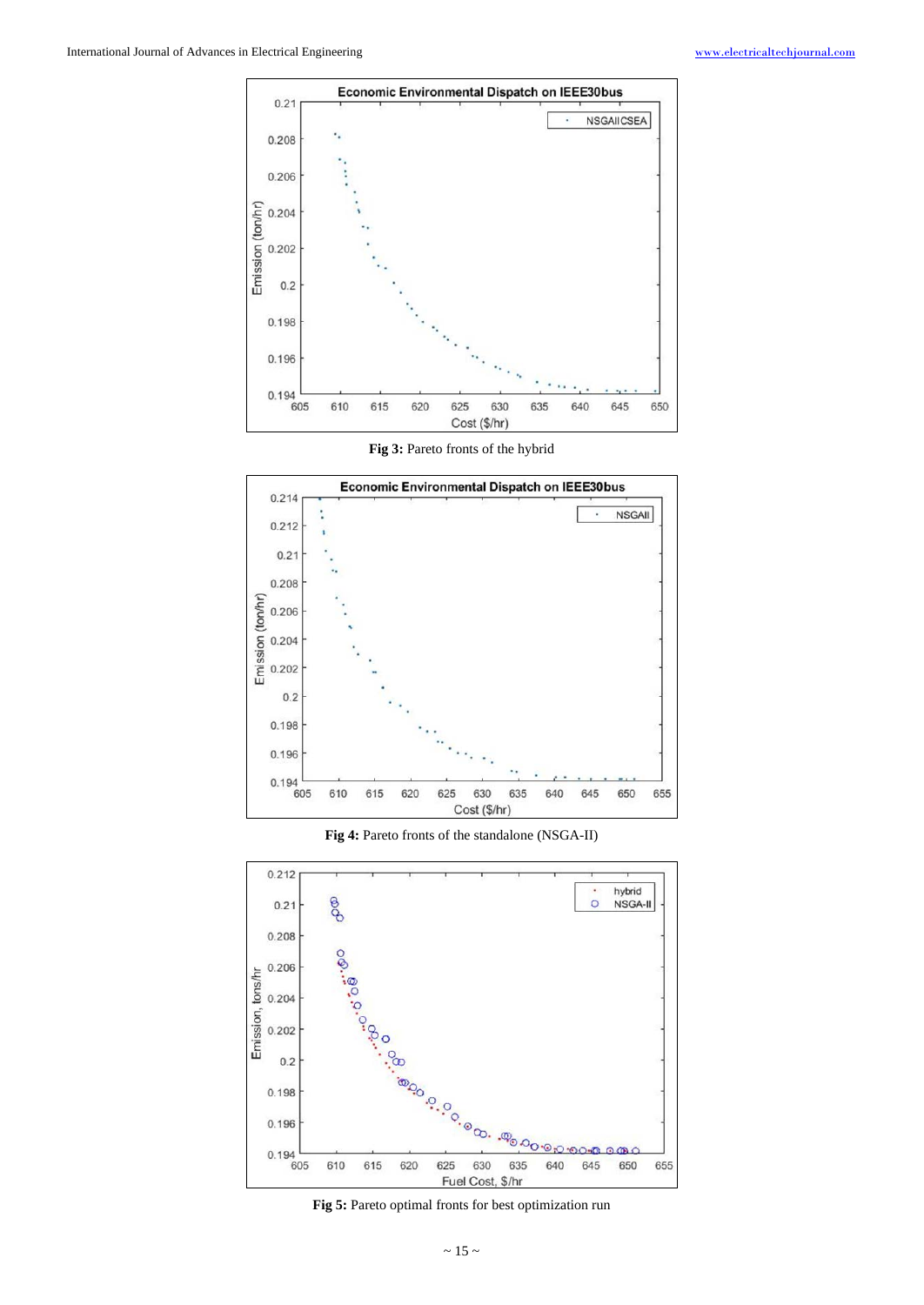| <b>Table 1:</b> Parameter settings for IEEE 30-Bus test system |  |  |
|----------------------------------------------------------------|--|--|
|----------------------------------------------------------------|--|--|

|                               | <b>IEEE 30-bus NSGA-II</b> | NSGA-II/CSEA |
|-------------------------------|----------------------------|--------------|
| Population size, N            | 50                         | 50           |
| Number of generations,<br>gen | 500                        | 450          |
| Crossover probability         | 0.9                        |              |
| Mutation probability          | 1/6                        | 1/6          |
| Number of bins, H             |                            |              |



**Fig 6:** Pareto optimal fronts for IEEE 30 Bus system

Twenty distinct optimization runs were performed for each method and their performance was evaluated by examining their best solutions for minimal fuel cost and minimum emissions in order to build a suitable foundation for comparing NSGA-II and NSGA-II/CSEA algorithms. Additional comparisons were made based on other performance indicators.

Figure 4.4 shows the Pareto-optimal fronts generated by NSGA-II and NSGA-II/CSEA utilizing the IEEE 30 Bus system data in best optimization runs. Thus, it shows that the NSGA II / CSEA may identify solutions that are more convergent while yet maintaining variety. On one hand, there are options in Fig. 4.4 that address both minimal fuel costs and emissions in NSGA II and NSGA II/CSEA.

|                 | <b>NSGA (Abido, 2003)</b> | NPGA (Abido, 2003) | <b>SPEA</b> (Abido, 2003) | NSGA-II/CSEA | NSGA-II  |
|-----------------|---------------------------|--------------------|---------------------------|--------------|----------|
| PG1             | 0.1168                    | 0.1245             | 0.1086                    | 0.1703       | 0.0795   |
| PG <sub>2</sub> | 0.3165                    | 0.2792             | 0.3056                    | 0.2941       | 0.3698   |
| PG <sub>3</sub> | 0.5441                    | 0.6284             | 0.5818                    | 0.6060       | 0.5239   |
| PG4             | 0.9447                    | 1.0254             | 0.9846                    | 0.8401       | 0.9443   |
| PG5             | 0.5498                    | 0.4693             | 0.5288                    | 0.5675       | 0.4974   |
| PG6             | 0.3964                    | 0.3993             | 0.3584                    | 0.3794       | 0.4476   |
| FC.             | 608.245                   | 608.147            | 607.807                   | 607.9292     | 608.2219 |
| EM              | 0.2166                    | 0.2236             | 0.2202                    | 0.2105       | 0.2169   |

**Table 2:** Best solutions out of twenty runs for fuel cost (IEEE 30-BUS)

**Table 3:** Best solutions out of twenty runs for emission (IEEE 30-BUS)

|                 | NSGA (Abido, 2003) | NPGA (Abido, 2003) | <b>SPEA</b> (Abido, 2003) | $NSGA-II$ | <b>NSGA-II/ CSEA</b> |
|-----------------|--------------------|--------------------|---------------------------|-----------|----------------------|
| PG1             | 0.4113             | 0.3923             | 0.4043                    | 0.4138    | 0.4134               |
| PG <sub>2</sub> | 0.4561             | 0.4700             | 0.4525                    | 0.4663    | 0.4662               |
| PG <sub>3</sub> | 0.5117             | 0.5565             | 0.5525                    | 0.5483    | 0.5483               |
| PG4             | 0.3724             | 0.3695             | 0.4079                    | 0.3943    | 0.3937               |
| PG5             | 0.5810             | 0.5599             | 0.5468                    | 0.5485    | 0.5493               |
| PG6             | 0.5304             | 0.5163             | 0.5005                    | 0.5187    | 0.5177               |
| FC              | 647.251            | 645.984            | 642.603                   | 650.8678  | 650.5564             |
| EM              | 0.19432            | 0.19424            | 0.19422                   | 0.1942    | 0.1942               |